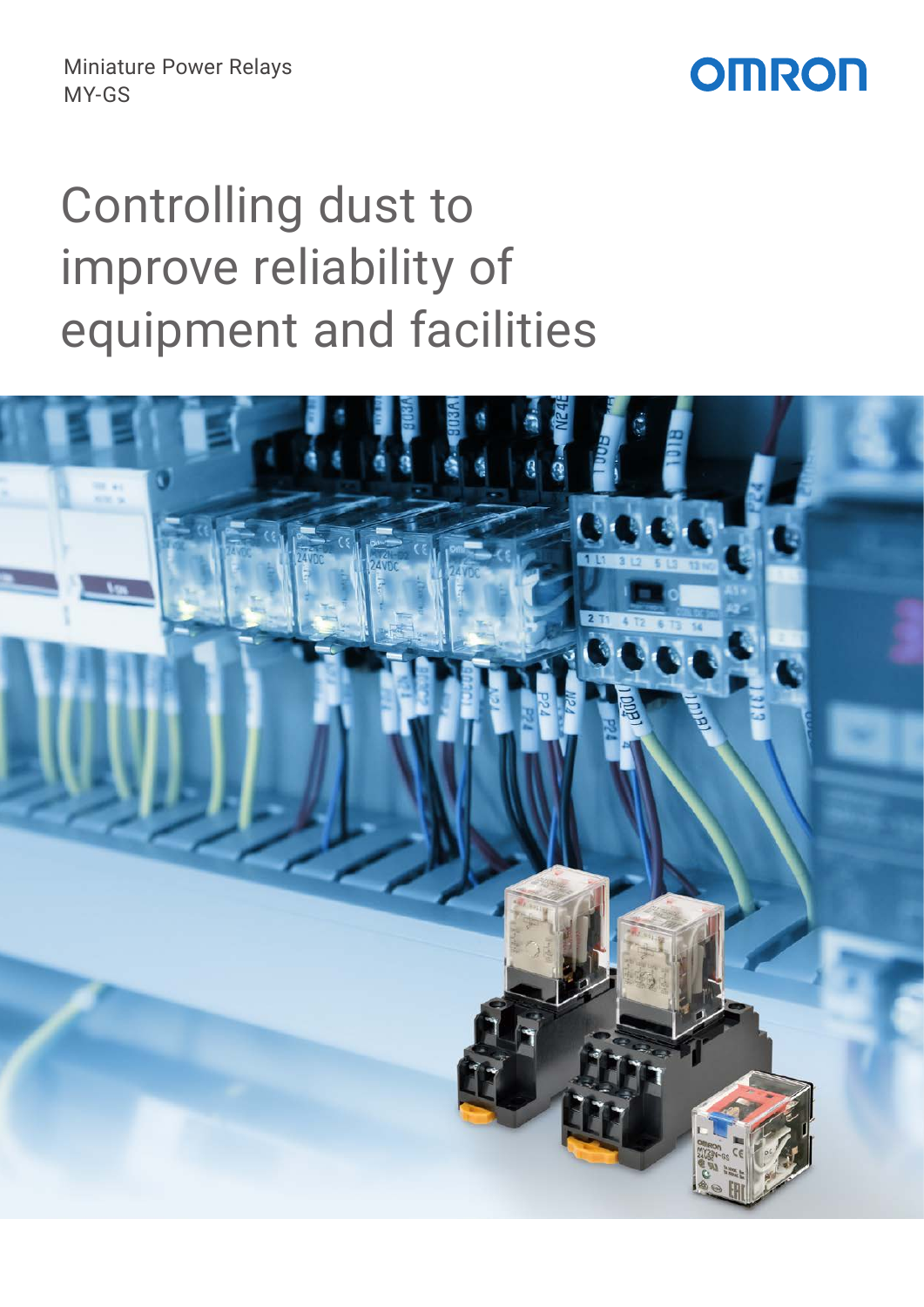## "High reliability, long endurance" Relays that are the result of more than 50 years of experience in actual production to resolve your facility stoppage issues

### **Have you ever experienced that**

- The facility stopped unexpectedly; the cause couldn't be identified, but when restarted, it runs without any problem?
- The facility stopped unexpectedly; the cause couldn't be identified, but when the relays are replaced, it runs without any problem?

These events may be caused by poor conduction in relays. Resolve these issues with OMRON's quality Relays, which are the result of more than 50 years of history.

### High Reliability

OMRON's three commitments towards improved reliability

### Thorough Dust Removal in Three Steps to Realizes High Reliability



Causes of dust generation accumulated from years of experience Standardized design to control dust generation



**01 : Not to generate dust 02 : Not to bring dust 03 : Not to leave dust**

Production in clean room using protective clothing Strict entry/exit control rules



OMRON's unique dust removal technology Final finish as a provision against contingencies

Poor conduction in relays is primarily due to the dust inside. Poor conduction occurs when dust inside a relay is caught between its contacts.

#### **What is dust, to begin with?**

• Resin scrap coming from relay parts

• Waste thread coming from assembly workers during production

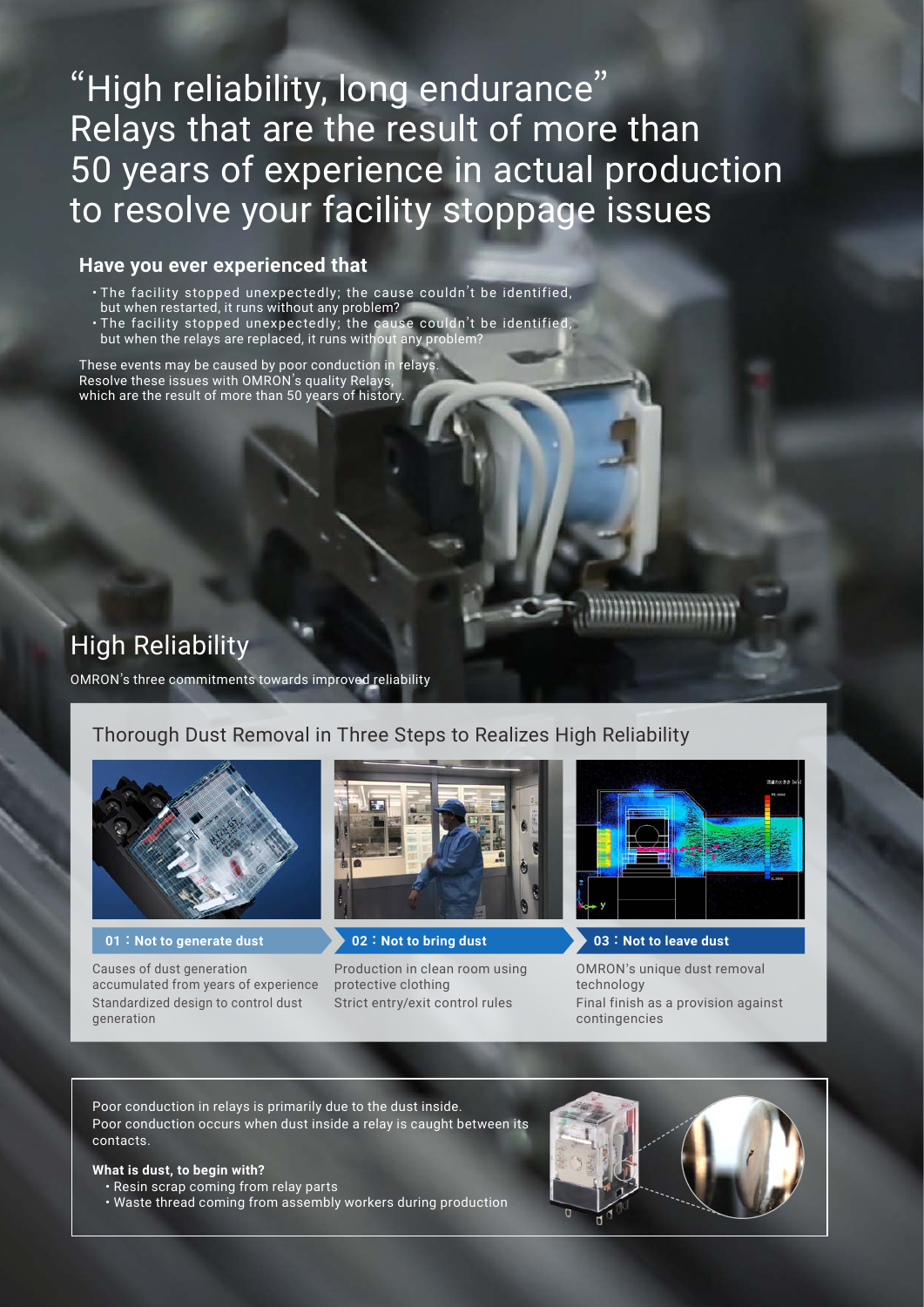### High Durability

Helps reduce the maintenance frequency. **Two-pole Relay: 500,000 operations Four-pole Relay: 200,000 operations**



Note. For switching the rated load.Refer to the datasheet for details.

### High Electrical Durability Wide Ambient Operating **Temperature**

Reliable application is possible for highdensity mounting and in cold locations. **Ambient operating temperature: -55 to 70°C**



### High Shock Resistance

Reduces malfunctions for unexpected external shocks

**Malfunction shock resistance: 20G**



### Avidly Pursuing Further "Ease of Use"



### No Need for Coil Energization to Confirm Operation

Operation of models with latching lever can be confirmed without energizing the coil.

Latching lever



### Contact Status at a Glance

Mechanical indicators are now a standard feature so that you know the contact operating status even for standard models.

#### Standard Models



Models with Operation Indicators



### Different Looks for Different Specifications

To prevent incorrectly using the Relays, we've made it easy to tell the difference between Relays with different specifications.

The color of the operation indicator (LED)shows whether the coil voltage is AC or DC.



Relay with AC coil

The voltage specification is also shown by the coil tape.



Relay with AC coil



Relay with DC coil

Relay with DC coil